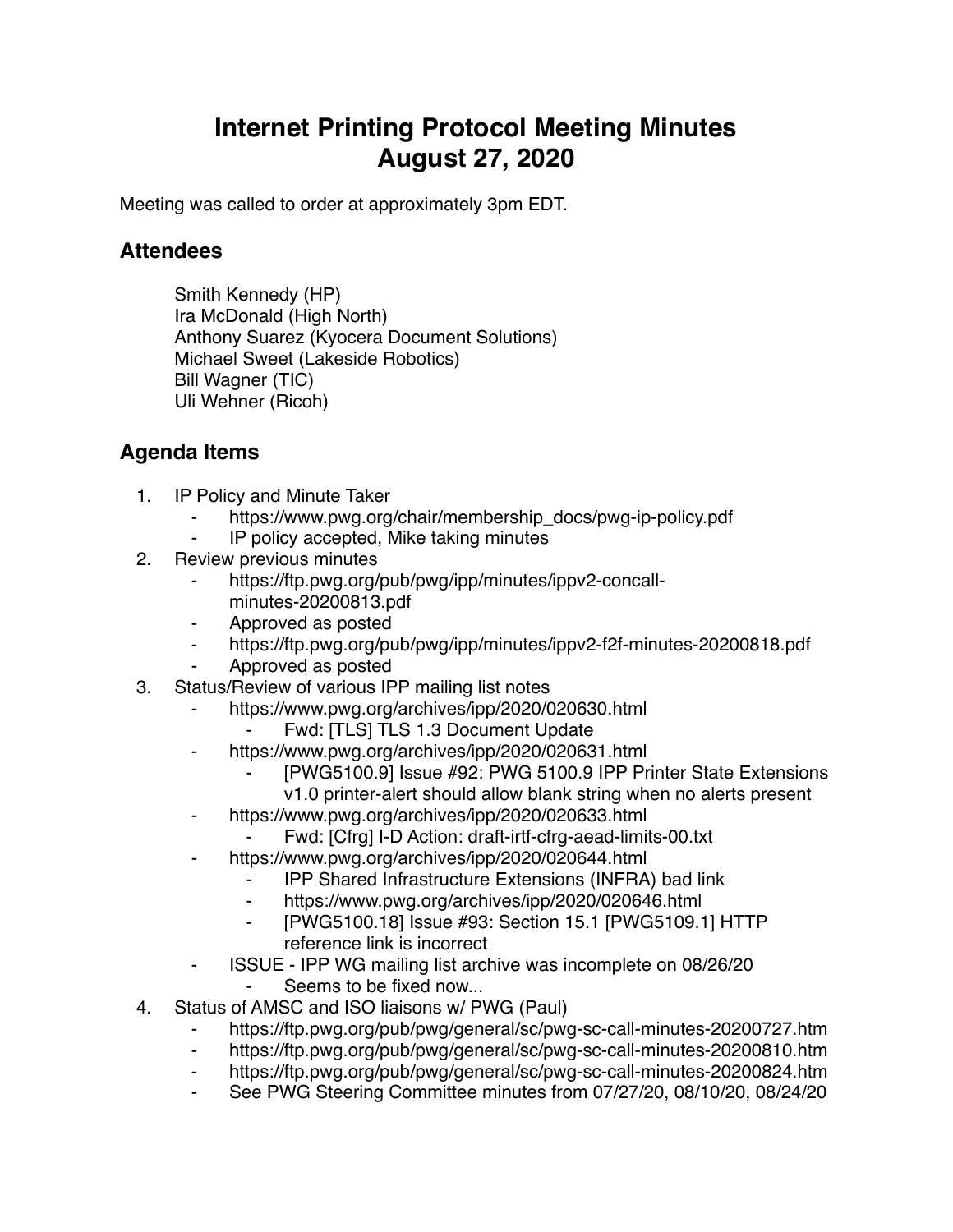- 5. Status of PWG and IPP WG Formal Approvals and Last Calls (All)
	- ⁃ IPP Everywhere v1.1 Printer Self-Certification Tools Update 1 (Mike)
		- ⁃ https://www.pwg.org/archives/ipp/2020/020589.html
		- ⁃ https://www.pwg.org/archives/ipp/2020/020590.html
		- ⁃ PWG status PWG Virtual F2F on 18 August 2020 v1.0 Tools approved
		- ⁃ IPP Everywhere v1.1 Self-Cert Tools under development and testing
		- Schedule Final IPP Everywhere v1.1 Self-Cert Tools in Q3/Q4 2020
- 6. Status of Updates to IPP System Service / INFRA for Cloud (Cihan, Mike)
	- ⁃ https://www.pwg.org/archives/ipp/2020/020540.html
	- ⁃ https://ftp.pwg.org/pub/pwg/ipp/minutes/ippv2-f2f-minutes-20200506.pdf
	- ⁃ Cihan plans to continue PWG participation as an individual
	- ⁃ PWG discussion at PWG Virtual F2F on 08/18/20
	- Schedule IPP Registration in Q4 2020 / Q1 2021
- 7. Status of IPP Enterprise Printing Ext v2.0 (Smith)
	- https://ftp.pwg.org/pub/pwg/ipp/wd/wd-ippepx20-20200826-rev.pdf
	- ⁃ Interim draft for a Candidate Standard
	- ⁃ PWG review at PWG Virtual F2F on 08/19/20
	- Schedule Prototype draft in Q1 2021
	- Section 2.2:
		- Console: Pull definition from Printer MIB
		- ⁃ Add [STD92], etc. to the end of any definitions that come from another spec
		- Password Release Job: "INCLUDES the original password"
		- PIN Printing: "PRINTING a Password Release Job ..."
		- Proof Copies: add "until the Job is suspended" (or something like that)
		- Proof and Suspend Job: "... the Printer immediately moves the Job ..."
		- ⁃ Proof Job: Work on rewording, Copy vs. Set
		- Add Media Sheet and Set definitions from RFC 8011
		- Update Proof Copies and Final Copies definitions to use Set to refer to the collection of Media Sheets that constitute the finished output
	- ⁃ Section 3.2.1:
		- Line 392: "..., the Job is listed ..."
	- Section 3.2.x:
		- ⁃ Use "printer", "job", etc.
		- ⁃ "Sanitize" the use cases to not use defined terms for IPP objects when we really mean the physical printer, etc.
		- OK to use defined terms for anything that matches the defined term
		- ⁃ "control panel screen" can just be "console"
	- ⁃ Section 4:
		- Last sentence eliminate passive voice
	- Section 4.1: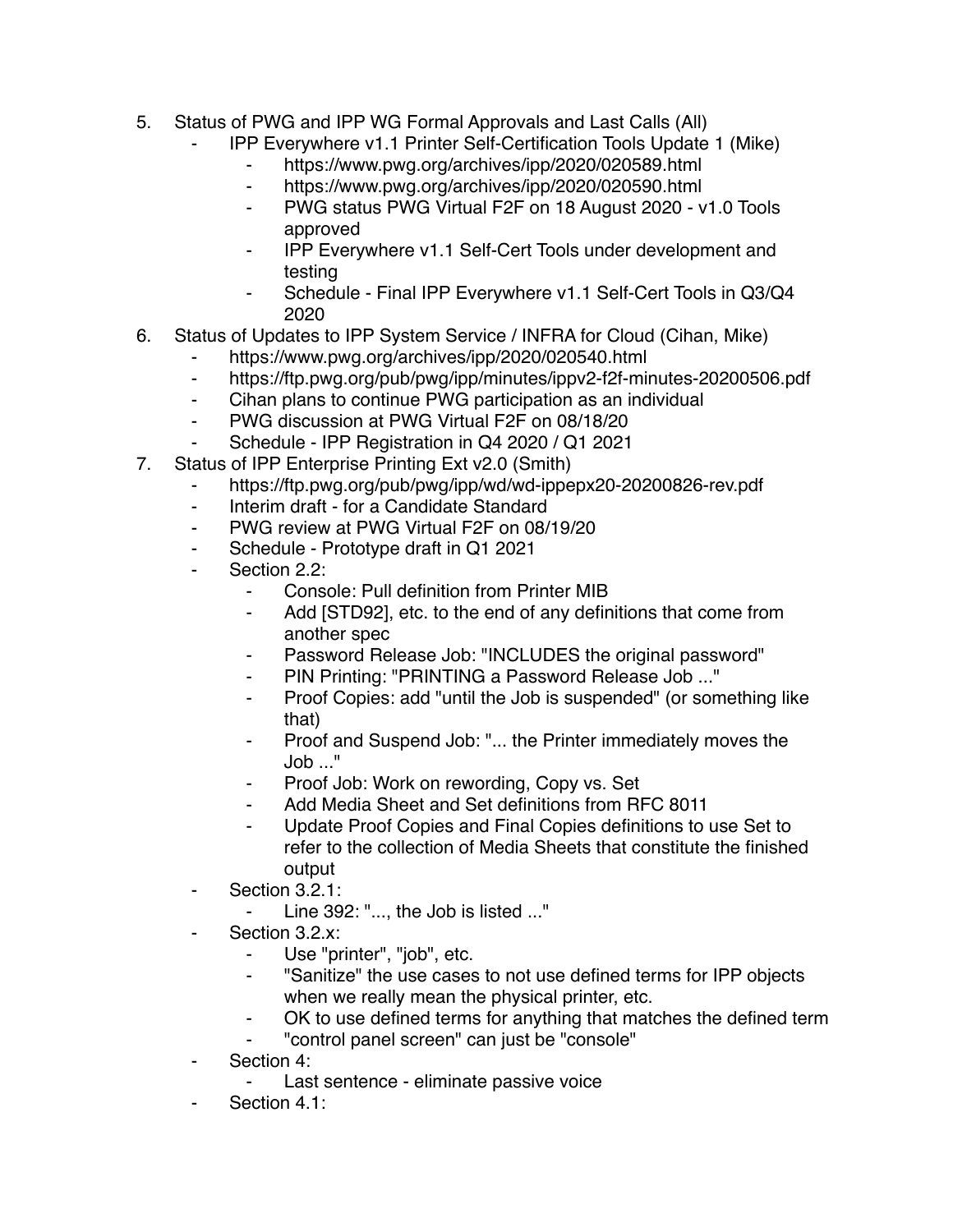- Line 540: "... until the specified Release Action occurs ..."
- Line 544: "The Printer lists its supported Release Action in ..."
- Why not have a default release action of 'job-password'? Can make job-password/-encryption required by listing in printer-mandatoryjob-attributes
	- Add discussion of needing "printer-mandatory-job-attributes" to have 'job-password' be required.
- Section 6.4:
	- Table "proof-print-copies-supported" is bold...
- Table 10: Fix references to RFC 1319 (no space between RFC and 1319)
	- ⁃ RFC 4634 for SHA-1 and SHA-2
	- ⁃ RFC 8702 for SHAKE-128/256
	- Ira will provide informative references for ISO specs for SHA-2 and SHA-3
- Section 6.4.x:
	- Fix section references (some are 0, some are pointing to the wrong section)
- Section 6.4.6:
	- Add a normative reference to PWG 5101.2
	- ⁃ "an extension of the format defined for "repertoiresupported" [PWG5101.2] in order to specify the range of allowed characters."
	- Action: Ira to file an errata against PWG 5101.2 to fix ABNF and provide extension points
- Stopped at section 6.4.6
- 8. Status of various IPP documents (All)
	- Job Accounting for IPP v1.0 (Mike)
		- ⁃ https://ftp.pwg.org/pub/pwg/ipp/wd/wd-ippaccounting10-20200608 rev.pdf
		- ⁃ Interim draft for a Best Practice
		- PWG review at PWG Virtual F2F on 18 August 2020
		- ⁃ Mike to issue Stable draft and start two-week IPP WG Last Call
		- Schedule Stable draft in Q3 2020
	- ⁃ IPP Encrypted Jobs and Documents v1.0 (Mike/Smith)
		- ⁃ https://ftp.pwg.org/pub/pwg/ipp/wd/wd-ipptrustnoone10-20200218 rev.pdf
		- ⁃ Prototype draft for a Candidate Standard
		- ⁃ PWG review at PWG Virtual F2F on 19 August 2020
		- ⁃ Smith reported at PWG F2F that HP is prototyping
		- ⁃ Schedule Stable draft in Q4 2020 / Q1 2021
		- Fix link to current draft on IPP WG page...
	- **IPP Production Printing Ext v2.0 (Mike)** 
		- https://ftp.pwg.org/pub/pwg/ipp/wd/wd-ippppx20-20200429-rev.pdf
		- ⁃ Prototype draft for a Candidate Standard
		- ⁃ PWG review at PWG Virtual F2F on 20 August 2020
		- ⁃ Just waiting on prototyping in ippsample
		- Schedule Stable draft in Q4 2020 / Q1 2021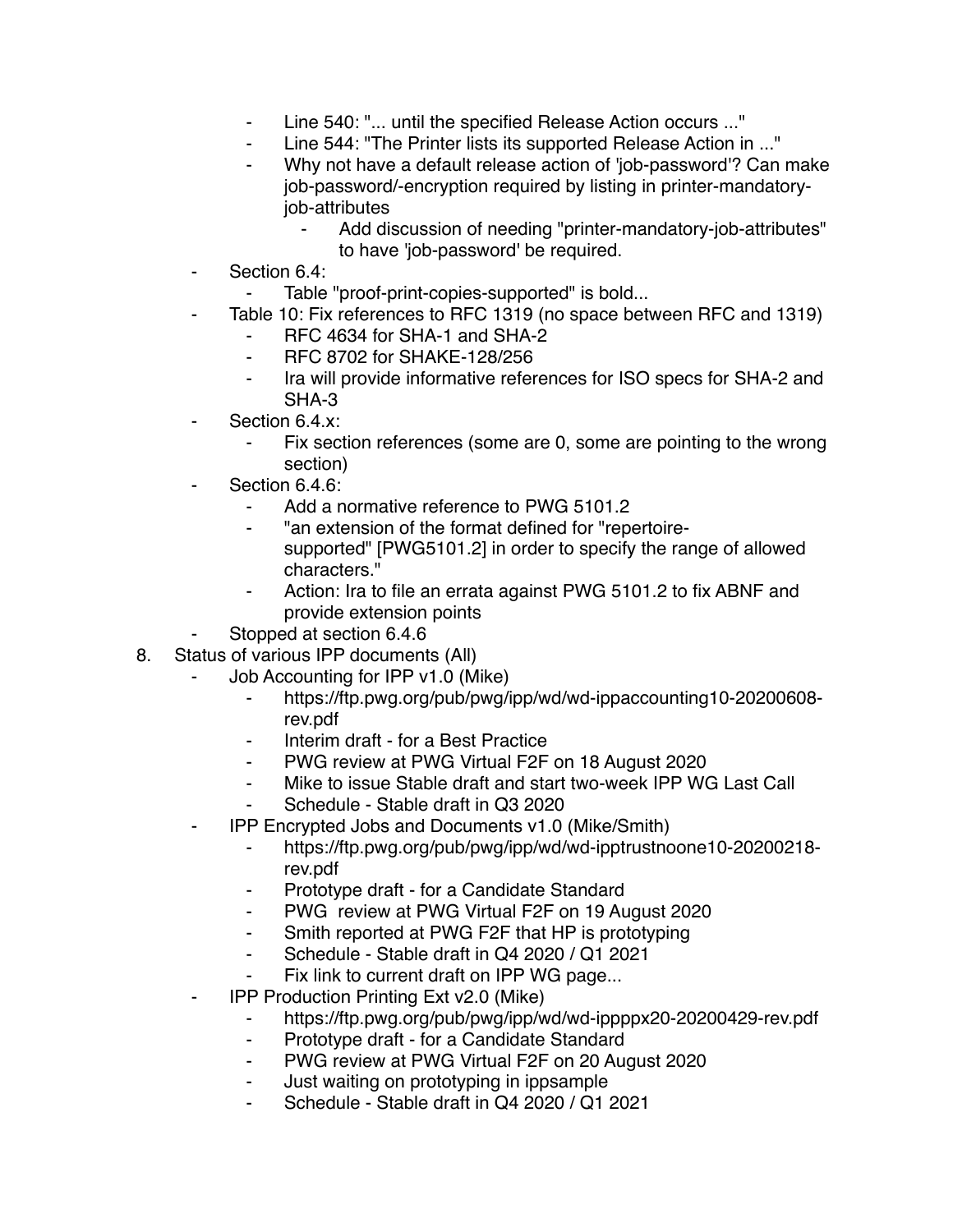- **IPP Driverless Printing Extensions v2.0 (Smith)** 
	- ⁃ https://ftp.pwg.org/pub/pwg/ipp/wd-ippnodriver20-20200204-rev.pdf
	- Interim draft for a Candidate Standard
	- ⁃ PWG review at PWG Virtual F2F on 19 August 2020
	- ⁃ Smith reported on print-quality-col topic
	- Schedule Prototype draft in Q2 2021
- 9. Open Printing update (Ira)
	- https://ftp.pwg.org/pub/pwg/liaison/openprinting/presentations/ OpenPrintingProjectUpdates\_2020-08-18.pdf
	- ⁃ https://openprinting.github.io
	- ⁃ https://developers.google.com/open-source/gsoc
	- ⁃ https://developers.google.com/season-of-docs
	- https://communitybridge.org/
	- ⁃ OP GSoC (Google Season of Code) student projects in progress
		- OP GSoC students submit their final code and mentor evaluations by Friday 08/28/20
		- ⁃ OP GSoC mentors submit their final student evaluations by Friday 09/07/20
	- LFMP (Linux Foundation Mentorship Program) student projects in progress
		- **Face IPP Scan project moved to two students with LFMP funding<br>Face IPP FaxOut project added to two students with LFMP funding**
		- ⁃ IPP FaxOut project added to two students with LFMP funding
	- OP GSoD (Google Season of Docs) student projects in progress
	- GSoD technical writer projects were accepted on 08/16/20
	- OP Steering Committee
		- ⁃ OP monthly calls 07/07/20, 08/11/20, and upcoming 09/01/20
	- GSoC 2020 Timeline (\*updated)
		- DONE 1 June\* Coding officially begins!
		- DONE 29 June<sup>\*</sup> Mentors and students can begin submitting Phase 1 evaluations
		- DONE 3 July\* Phase 1 Evaluation deadline
		- ⁃ DONE 27 July\* Mentors and students can begin submitting Phase 2 evaluations
		- DONE 31 July\* Phase 2 Evaluation deadline
		- ⁃ 24-31 August\* Final week: Students submit final work and mentor evaluations
		- 31 August to 7 September\* Mentors submit final student evaluations
		- ⁃ 8 September\* Final results of Google Summer of Code 2020 announced

## **Next Steps / Open Actions**

- Next conference calls September 10 and 24, 2020 at 3pm
- Continue review of EPX at section 6.4.7